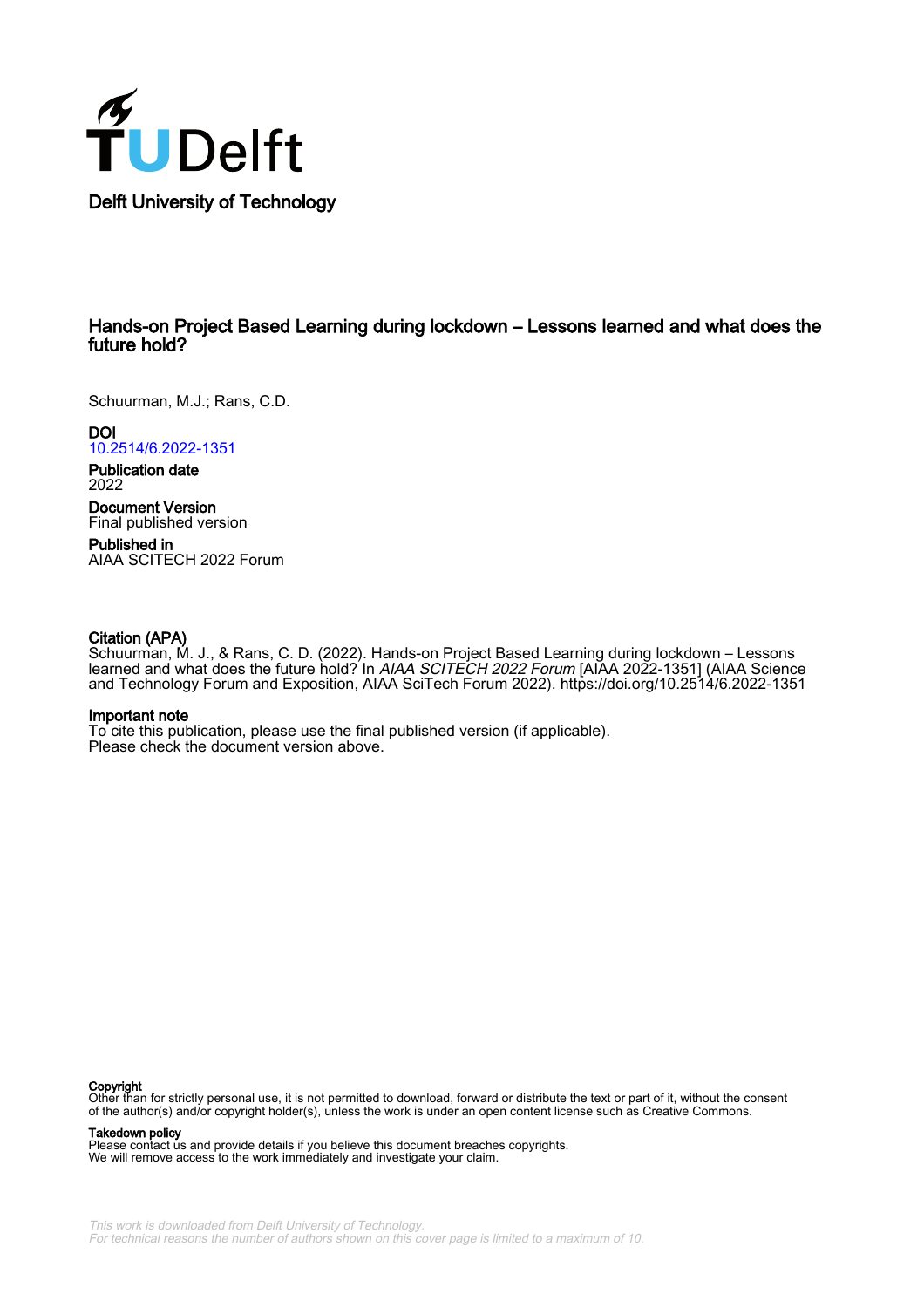

# **Hands-on Project Based Learning during lockdown – Lessons learned and what does the future hold?**

Michiel J. Schuurman<sup>\*</sup> and Calvin Rans<sup>†</sup>

*Delft University of Technology, Faculty of Aerospace Engineering, Kluyverweg 1, Delft, 2629HS, The Netherlands*

**The Faculty of Aerospace Engineering at the Delft University of Technology has an active learning philosophy which is embedded in its curriculum. The first year project Design and Construction is run in the second semester. The course aims to provide "hands-on" experience to students in design and construction. Applying knowledge from courses and developing interdisciplinary (soft) skills. A total of 400 students are divided into 40 groups of approximately ten students which are given several design challenges during the project. At the end of the project a final design challenge is given to build and test an aluminium wing design. In March 2020, half-way through the project, the Dutch government announced a nationwide lockdown which resulted in the University being closed to students and the remainder of the academic year being offered online. This paper will reflect on the challenges, solutions and online experience of the project and examines the on-campus v.s. online experience. The conclusion can be drawn that the learning objectives can be reached both on-campus and online. As was found in previous studies, online requires a common collaboration program and more structure to meet or exceed on-campus education. There is an advantage for online looking at the student grade data.**

# **I. Introduction**

The use of Project Based Learning (PBL) provides students with "hands-on" experience in "real-world" engineering<br>problems that are not possible to teach with courses alone. ABET accreditation requires to describe the major THE use of Project Based Learning (PBL) provides students with "hands-on" experience in "real-world" engineering experience that prepares students for engineering practice [\[1\]](#page-12-0). Universities worldwide use project-based-learning as a corner stone in the engineering curriculum. At Delft University of Technology, aerospace engineering projects enable students to synthesize knowledge by for example, a Design Synthesis Exercise or Capstone project [\[2\]](#page-12-1).

For the Design and Construction project a team of 10 students are tasked to perform three design challenges in 14 weeks. The course objective is to introduce students to the engineering design cycle, learn soft skills like working together and to use project management skills/tools to successfully complete their project. Unlike other course in the first year which focus on teaching new content to students, the project aims to place students in a position where they need to apply what they have previously learned in other courses in order to meet an engineering objective that does not have a single solution. In this way the students explore technical feasibility and look at the given the constraints. The deadlines are final which in most cases means student do not have sufficient time to make a detailed design and look at all the options. This means student are encouraged to make engineering judgement calls and describe the decisions made in the report.

This paper begins with a brief review of the literature on PBL (Section II). Section III presents the primary goal of the Design and Construction project and how it is set up to achieve this. How the project had to be adapted as a result of lockdown measures during the pandemic will also be addressed in this section. The student survey results after lockdown run #2 and the observations on student performance by staff and student assistants are both presented in Section IV, see Figure [1.](#page-2-0) A reflection and discussion of the lessons learned will be presented in section V, while conclusions are presented in Section VI.

# **II. Review of Problem Based Learning**

The Faculty of Aerospace Engineering at the Delft University of Technology has an active learning philosophy which is embedded in its curriculum. This is done by having a total of 5 project based learning projects in its Bachelor

<sup>∗</sup>Assistant Professor, Aerospace Structures & Materials Department, Faculty of Aerospace Engineering, Delft University of Technology, Kluyverweg 1, 2629 HS Delft, The Netherlands, AIAA member.

<sup>†</sup>Associate Professor, Aerospace Structures & Materials Department, Faculty of Aerospace Engineering, Delft University of Technology, Kluyverweg 1, 2629 HS Delft, The Netherlands, AIAA member.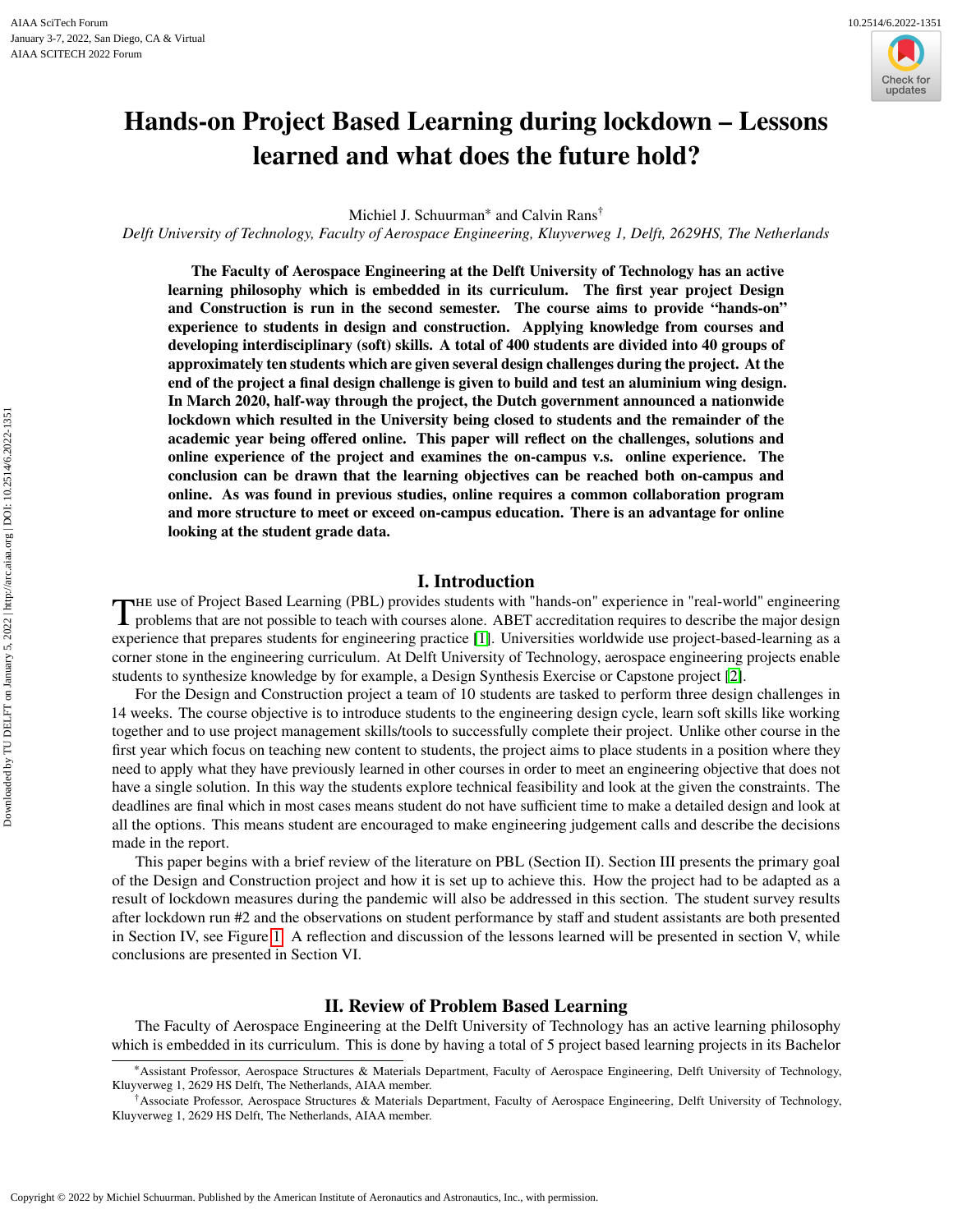<span id="page-2-0"></span>

**Fig. 1 Overview academic years 2019 - 20201 with the closing of the university and the lockdown runs of the Design and Construction project. The arrows show the points in time where attendance, feedback and the survey was performed which is analysed in this paper.**

program (BSc). Two projects are given in the first and second year and one final Design Synthesis Exercise project in the third BSc year. Project based learning is embraced worldwide by the educational community to be an effective learning tool. It enables students to synthesize knowledge they have acquired in a Design and Construction project or more broadly in a Design Synthesis Exercise. A widely cited and important synthesis of research on learning is the Seven Principles for Good Practice in Undergraduate Education [\[3\]](#page-12-2). The principles rest on 50 years of research on the way teachers teach and students learn, how students work and play with one another, and how students and faculty talk to each other. The first three principles are:

- 1) good practice encourages student–faculty contact
- 2) good practice encourages cooperation among students
- 3) good practice encourages active learning

These three principles apply to both the college environment and the classroom, and they are the backbone of collaborative learning. In more recent studies it was found that cooperative learning improves a range of outcomes, including knowledge acquisition, retention, accuracy and creativity of problem-solving, and higher-level reasoning [\[4\]](#page-12-3). The authors found three factors that may contribute to these impressive results: quality of relationships (cooperative learning promotes increased liking among students); psychological adjustment (cooperative learning improves, for example, self-efficacy, self-concept, integration into the environment, and ability to manage difficulties); and positive attitudes toward the university experience (cooperative learning tends to promote more positive attitudes toward learning, the subject area, and the university). Students who learn in small groups together exhibit higher academic achievement, motivation, and satisfaction than those who don't [\[5\]](#page-12-4). It should be noted that the amount of student learning and personal development associated with any educational program is directly proportional to the quality and quantity of student involvement in that program [\[6\]](#page-12-5). This highly cited reference found that virtually every institutional policy and practice can affect the amount of time and effort students devote to academic pursuits. This is especially the case for non-academic issues which can, in a negative way, significantly affect how students spend their time and energy.

Research has shown that project based learning increases Blooms' hierarchical level of learning [\[7\]](#page-12-6) and achieves higher learning outcomes [\[8\]](#page-12-7). Project work is problem-based by definition. According to De Graaff and Kolmos Problem-Based Learning is characterized by a logical course structure and design, i.e. offering the right information at the right time, self-directed learning groups with lecturers facilitating the discussion and activities, and an assessment testing students' competence and progress rather than testing the student for "isolated factual knowledge" [\[8\]](#page-12-7). In general PBL is student-centred, taking place in small groups with the teacher acting as a facilitator, and being organised around problems [\[9\]](#page-12-8). Other PBL formats have since been defined of which one is *Inter-disciplinary learning* [\[8\]](#page-12-7). This PBL format relates to problem orientation and participant-directed processes, in that the solution of the problem can extend beyond traditional subject-related boundaries and methods. This principle is critical for organising the teaching, so that teachers do not just consider objectives within the known subject-oriented framework, but also consider problems or real situations. Another format is described as *Activity-based learning* [\[8\]](#page-12-7). Activity-based learning is a central part of the PBL learning process, requiring activities involving research, decision-making and writing. This can motivate and give the student the opportunity to acquire deeper learning. The Design and Construction project being discussed in this paper utilizes elements of both the activity and inter-disciplinary learning of PBL.

Research has shown that effective student participation in group work is important to achieve higher learning outcome for higher-education courses [\[10\]](#page-12-9)[\[11\]](#page-12-10). Studies examining the interaction of students during online courses found that interaction is limited by the technology [\[12\]](#page-12-11). However, it should be noted that since 2011 the technology has improved and digital skills of students and staff has progressed. Other research found that an online course requires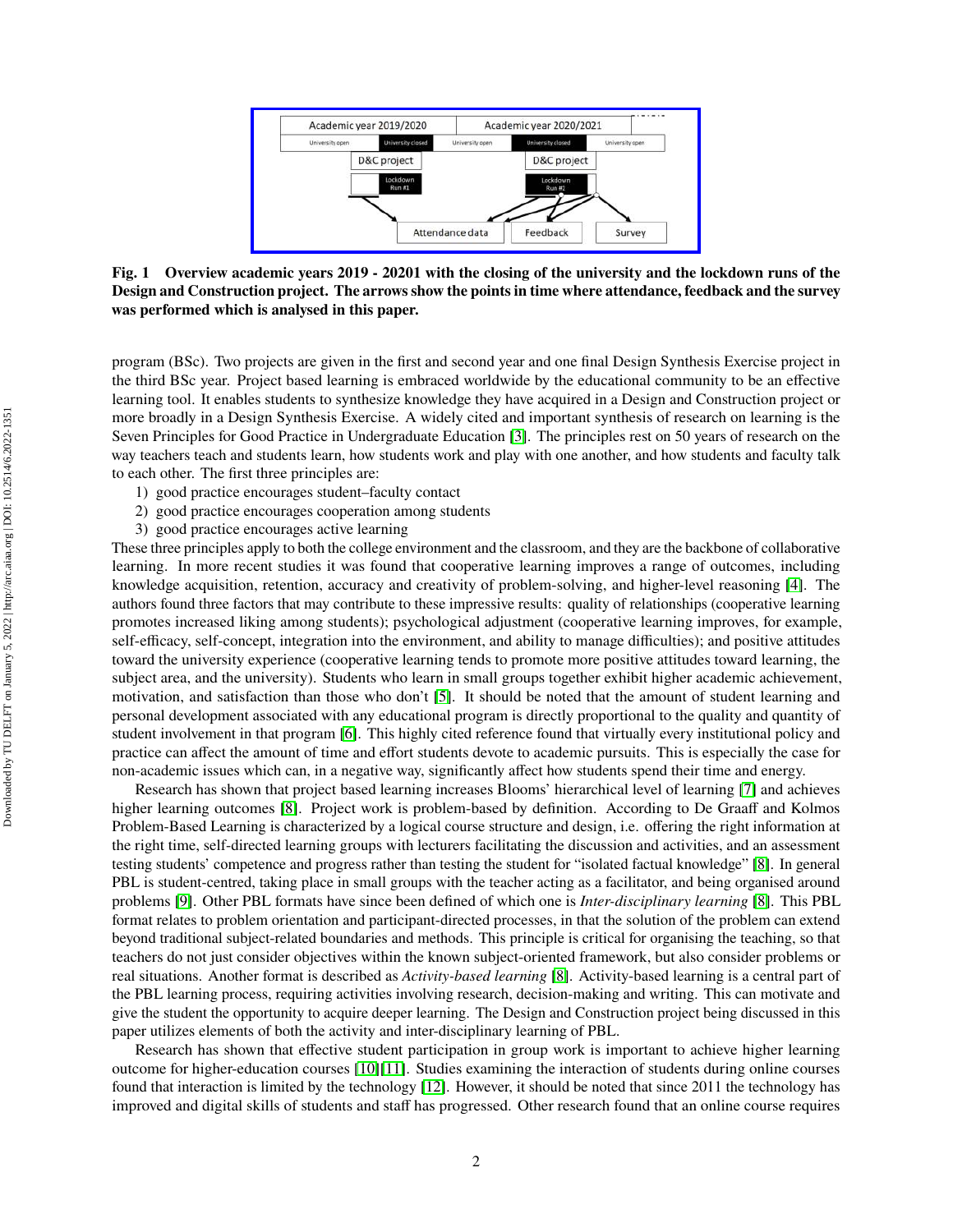more planning and structure than onsite to be effective [\[13\]](#page-12-12)[\[5\]](#page-12-4). There is ample evidence that collaborative learning is as effective in online classes compared face-to face [\[5\]](#page-12-4).

# **III. Design and Construction project**

The Design and Construction project is the  $2<sup>nd</sup>$  project of the First Year Bachelor Degree with approximately 410 students. The Design and Construction project is managed by 2 Staff members dedicated to the project and supported by 20 Teaching Assistants to help manage 40 student groups of approximately 10 students each. Each Teaching Assistant's has two groups which he or she will guide through the project during its 14 week duration. In order to facilitate the student's ability to prepare a final design report, a parallel Technical Writing course run by approximately 13 lecturers is embedded within the project. Additionally, three technicians are available to help with the manufacturing and testing needs of the student groups.

The project is scheduled in the 2<sup>nd</sup> semester of the academic year, spanning a 14 week period. At the moment the project begins, the first year students have completed basic engineering courses in engineering mechanics, material science, and aerospace engineering sciences. The Design and Construction project aims to allow students to synthesize and apply the knowledge gained in all of these courses.

## **A. Learning objectives**

The following higher order learning objectives for the design and construction project are:

- Independently complete a full design cycle of an AE (sub)system
- Manage a complex team project under external guidance and reflect on its outcome
- Write an effective design report

#### **B. Course setup**

In order to meet the learning objectives the Design and construction project is setup to mimic a real life company, *Important Aerospace Company* or IAC, which focuses on aerospace related designs. The approximately 10 students in each group are in essence the structural design team which needs to accomplish design projects before a given deadline. By having each group work on several design challenges they get familiar with the aerospace design cycle and iteration process. As the project develops over time the design challenges get more complex.

Another important aspect of the project is team work. By having 10 random students the skill of working together is enforced as it is not possible to finish the project within the allotted time-frame. During the project sessions students are guided by staff and student assistants. For the assessment the design report, drawings and a production plan of each group are graded.

To get students started, a simple space structure is selected with the focus on assessing the selection of an appropriate material (coupon level) for the given design. The space structure is the rocker bogie of a planetary exploration vehicle, similar to the NASA Spirit and Opportunity rovers deployed on Mars. The students explore technical feasibility and look at the given the constraints to try to come-up with a design. The assignment is meant to get the team started on and get familiar with an open-ended project. This is also the first time an engineering design report is introduced as a deliverable.

In the next step of the project, the complexity is increased to design a compression panel. The back story to the compression panel is that the planetary exploration vehicle needs to be transported and launched by a rocket. The compression panel is part of the launch vehicle. For this design, the students have a bit more design freedom and multiple variables to come to grips with. The compression panel face sheet (thickness), and stringer (size and number) can be selected. A pre-defined (compression) design load is given which needs to be met. At this point in time, students would have had courses mechanics of materials. Contrary to the previous assignment, the time frame is tight and more work needs to be done in a shorter amount of time. This is part is due to the logistical fact that the panel needs to built and tested within the schedule of the project [2.](#page-4-0)

In the final quarter, a wing design (box structure) is chosen to exemplify the mechanics of material and engineering courses which students have completed by that time. In the wing design challenge more freedom is given with multiple design variables. As the students are now familiar with the project setup, and the design team has been working for 7 weeks together it is time to show what they have learned, and more independence is required. Therefor the guidance and support are less than in the two previous assignments. During the project student get the chance to build there design [3](#page-4-1) which are then tested to see if they meet the design requirements [4](#page-5-0)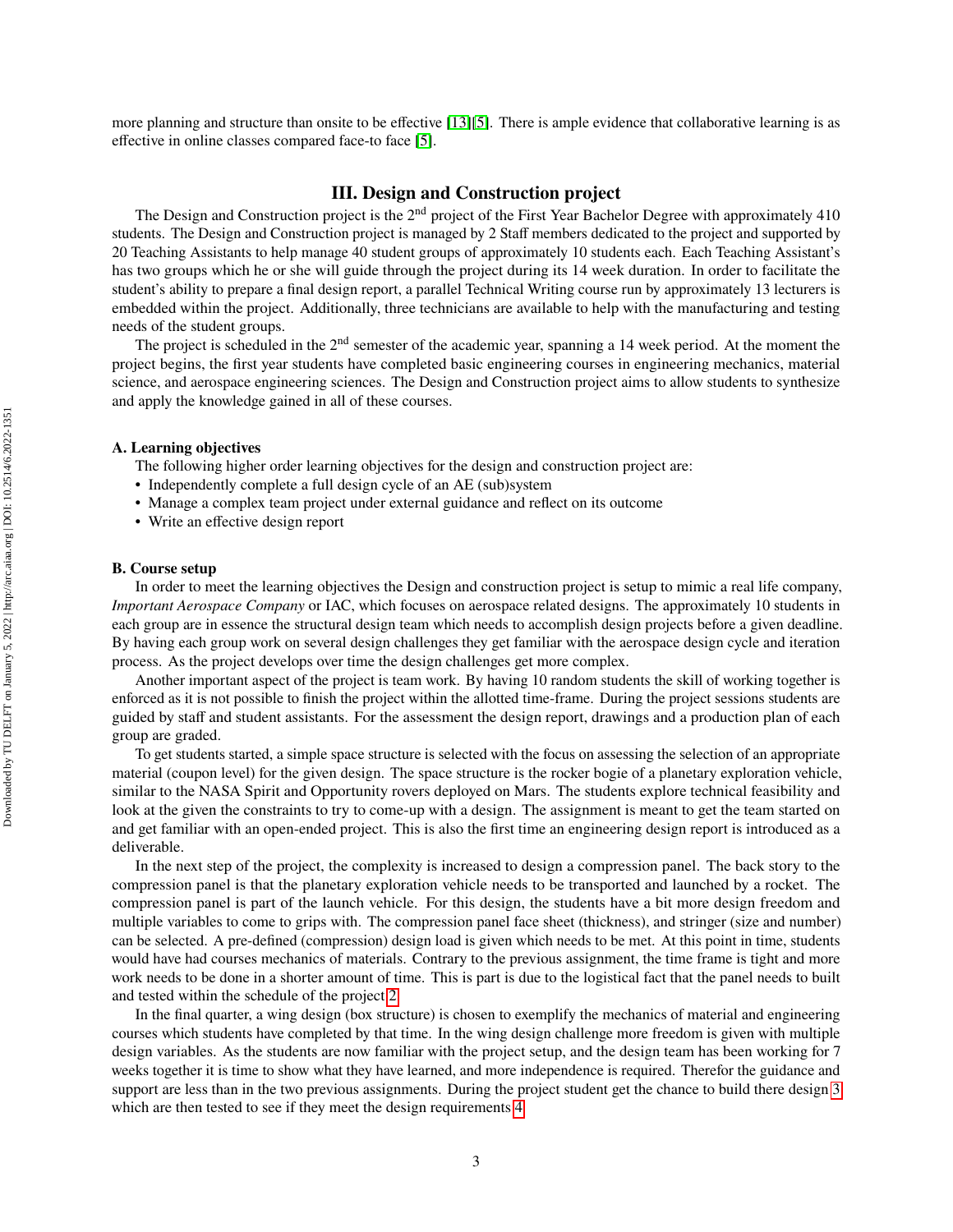<span id="page-4-0"></span>

**Fig. 2 Compression Panel positioned in test machine.**

<span id="page-4-1"></span>

**Fig. 3 Material cut and prepared for wing manufacturing.**

#### **C. Course change due to lockdown**

For first year students the Design and Construction project is one of the highlights of their year as they get the chance to build and test their own design. Due to the lockdown and closing of the university, the building and testing aspects of the project could not be completed as they had been in the past. Instead, an alternative building solution was found in which students were tasked to create a robot motion plan. Thus, rather than building their designs by hand with regular hand tools, they focused on what would be needed to program a KUKA robotic arm [5](#page-5-1) to carry out some of the manufacturing steps such as drilling of all of the mechanical fasteners holes in the various parts of the wingbox. As the Delft Aerospace Structures and Materials Laboratory (DASML) had a Kuka robot available and software knowledge was present to accomplish this. The manufacturer was more than willing, given the COVID lockdown and circumstances, to provide 500 licences of the robotic arm simulation software to help out.

It should be noted here that although this alteration of the project may seem significant in terms of changing the learning experience for the student, it in fact does not result in any of the learning objectives of the course being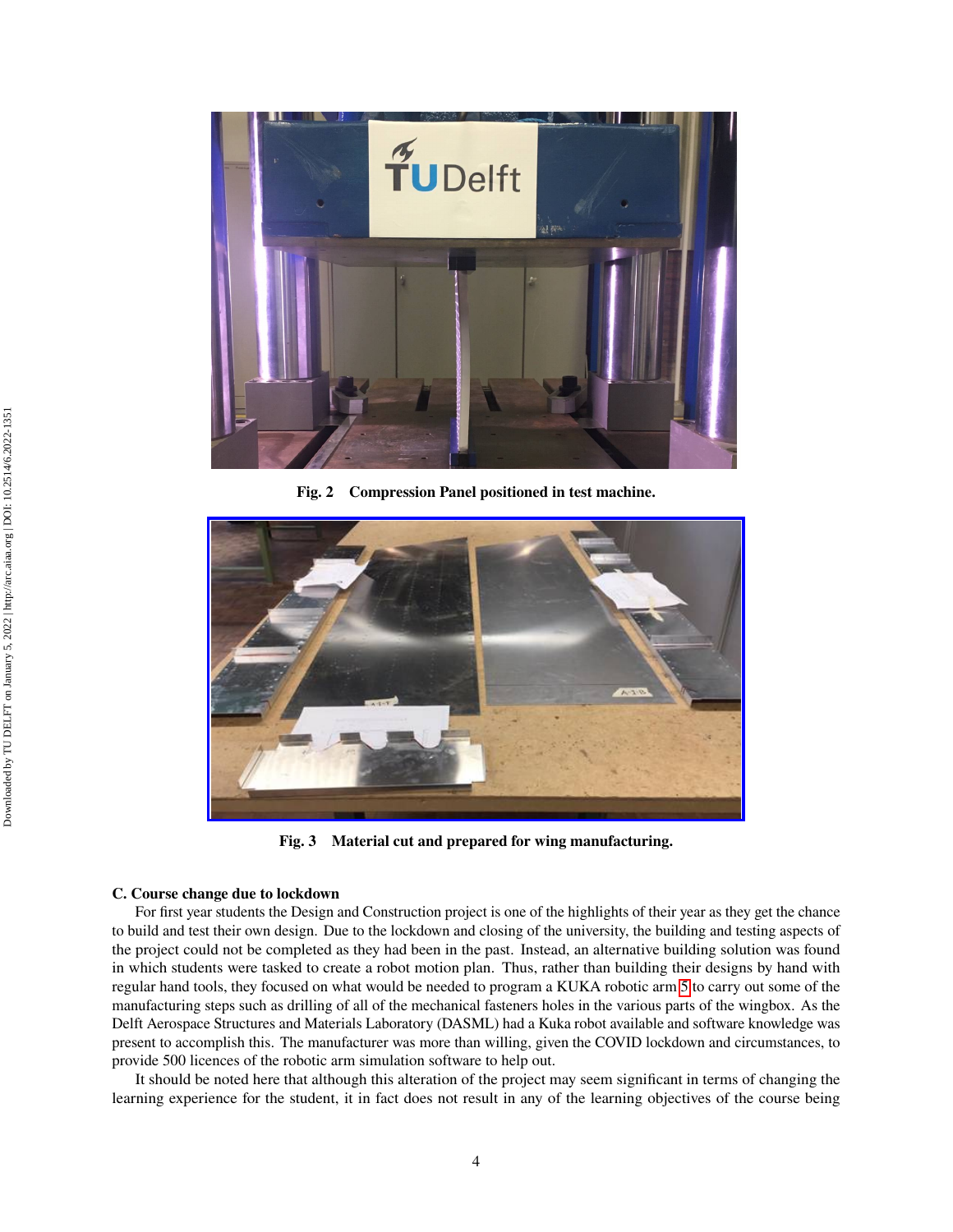<span id="page-5-0"></span>

**Fig. 4 Five Wing designs in testing rig with distributed load ready to be tested.**

<span id="page-5-1"></span>

**Fig. 5 RoboDK software package for manufacturing simulation. On the floor the different wing panels and stringers which needed to be drilled.**

jeopardized. The aim of the course was not connected to teaching students how to manufacture, but merely to get a sense of how manufacturing and aspects related to manufacturing could impact and influence a design. The assessment is based on the report and no grades are given for production and manufacturing.

# **IV. Observations and feedback**

#### **A. Survey results from students**

At the end of Q3 and Q4 during lockdown run #2 an opportunity was given to students to give textual feedback for improvements and comments for the project. In table [1](#page-6-0) an overview is given of the textual feedback. The textual feedback provided as comments was "NO MORE ONLINE. EVER." And "on-campus sessions were the most efficient we had since communication was so much easier.". To the other end of the spectrum: "Working online is becoming an essential skill in engineering", "When corona is over, keep the online part in." and "Some parts of the project work better online while others work better in person. What did stand out was the increase in negativity between the Q3 and Q4 comments from students. This in part can be explained by the duration of online courses during the study, by the end of project survey, this would be 9 months of which 4 moths of lockdown (no-campus).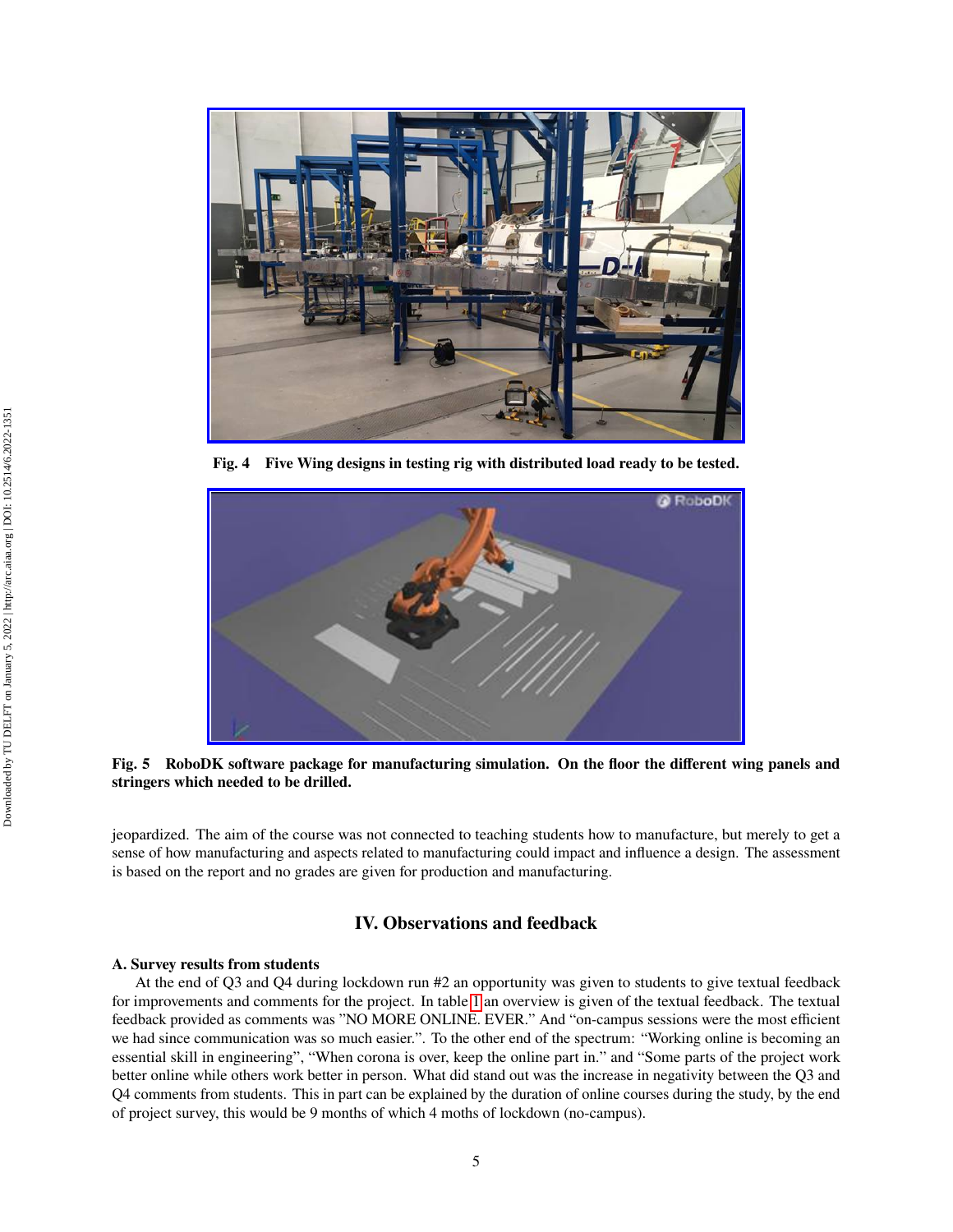<span id="page-6-0"></span>

|                                      | Q3 comment feedback   Q4 comments feedback |
|--------------------------------------|--------------------------------------------|
| "Back to campus"                     |                                            |
| "Great doing project online"         |                                            |
| "Hybrid format online and on-campus" |                                            |
| Absent                               |                                            |

**Table 1 Feedback comments during lockdown run 2.**

After lockdown run 2, a survey was send to students on feedback and experience related to the Design and Construction course the questions examined the online v.s. on-campus experience. Staff wanted to find out what the students were thinking of the project being online.

The results of the survey can be found in Figure [6](#page-7-0) t to doing the project online. Approximately 65% of the students did not agree with the statement: I liked doing the project (largely) online. A similar percentage, 65%, did not agree with the statement: Doing project online was more effective online compared to on-campus. A third question; It was easier to meet deadlines working online yielded a mixed result with 50% not agreeing. It is evident that students are negative on doing online project work. On a different note, the fourth and final question: I feel prepared for an online work environment in the future? A majority of 70% answered positively. In other words student did manage to work online and learned something.

#### **B. Observations staff**

During both project runs a notable difference was observed by staff on student performance. Apart from student (soft) skills which improvements are hard to quantify, a notable difference in attendance and grades, which can be quantitatively measured, were observed and will be further discussed below.

# *1. Attendance*

In 2019-2020 the first part of Quarter 3 (Q3) the project started on-campus. This was before the first lockdown went into effect. The attendance data taken before the lockdown began was taken as reference for on-campus sessions. The following year in 2020-2021 the project started fully online in Q3. Comparing the Q3 on-campus and online attendance data shows a significant decline in absenteeism and tardiness in favour of online, see table [2.](#page-6-1) It could be argued that this difference might be attributed to the different cohort of students; however, it was also observed that at the end of Q4 in 2020-2021, when the 2<sup>nd</sup> cohort of students were allowed to come partly back to campus, the tardiness rate for students choosing to come to campus was significantly higher than for those choosing to follow online, See Table [3.](#page-8-0) It should be noted that a total of 3 session were on-campus where 35% of the student did not elect to come. This meant that 3 hybrid session were also counted as online.

<span id="page-6-1"></span>**Table 2 Design and Construction student attendance data for academic year 2019-2020 (on-campus) and 2020-2021 (online) period Q3.**

|                 | 2019-2020    | 2020-2021             |                      |
|-----------------|--------------|-----------------------|----------------------|
|                 | Q3 on-campus | O <sub>3</sub> online |                      |
| <b>Students</b> | 406          | 405                   |                      |
| Sessions        | 10           | 14                    | $40\%$ more sessions |
| Absent          | 112          | 20                    | 82% less absent      |
| Late            | 967          | 258                   | 73% less late        |

#### *2. Project grades*

Another observation made by both the Staff and Teaching Assistants during lockdown run #2 was the increased performance and understanding of the students. The students seem to be more independent and asking more relevant questions online. The students were able to ask questions but a higher barrier was present to ask it online. On-campus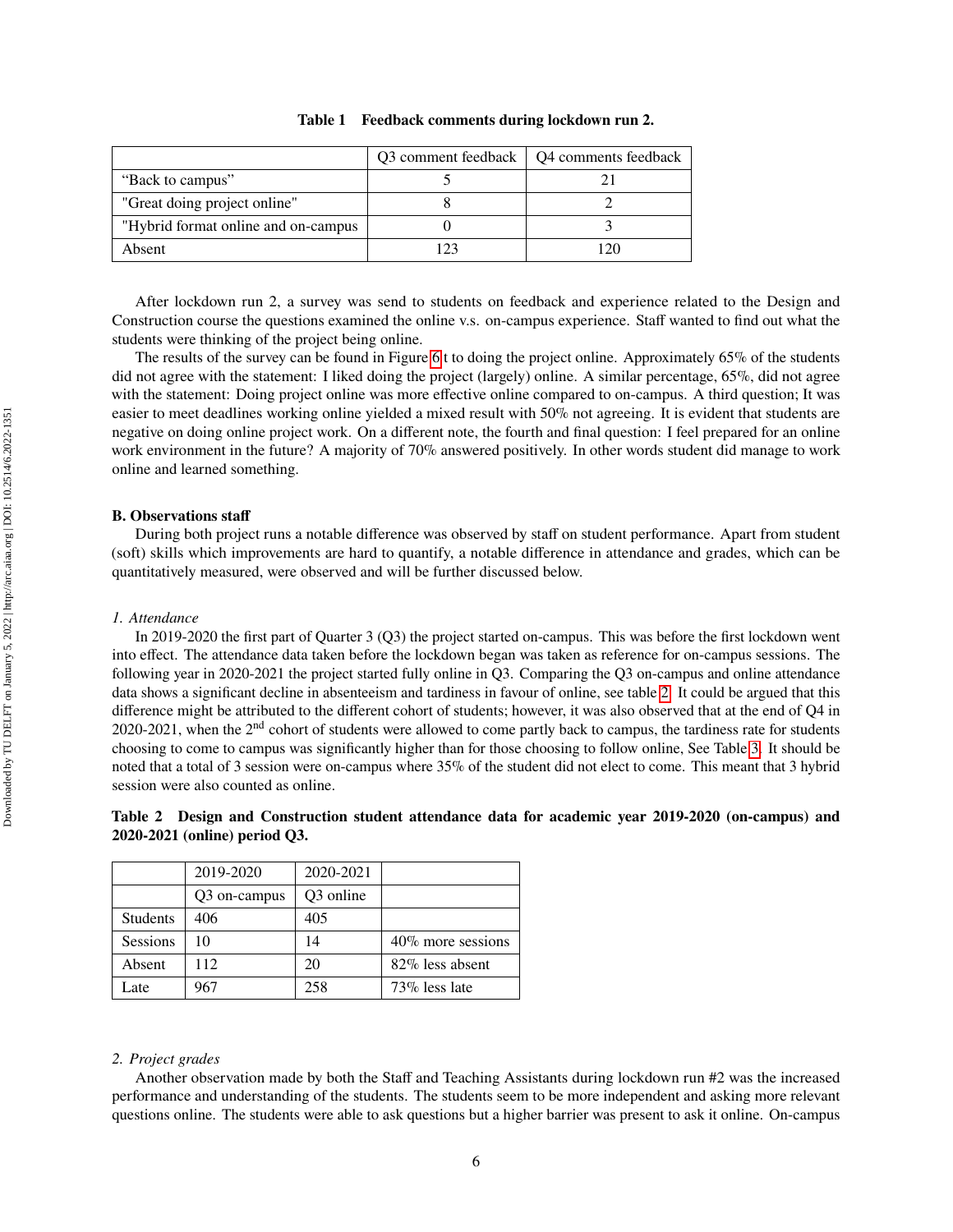<span id="page-7-0"></span>

**Fig. 6 Survey results with the four statements students were queried on.**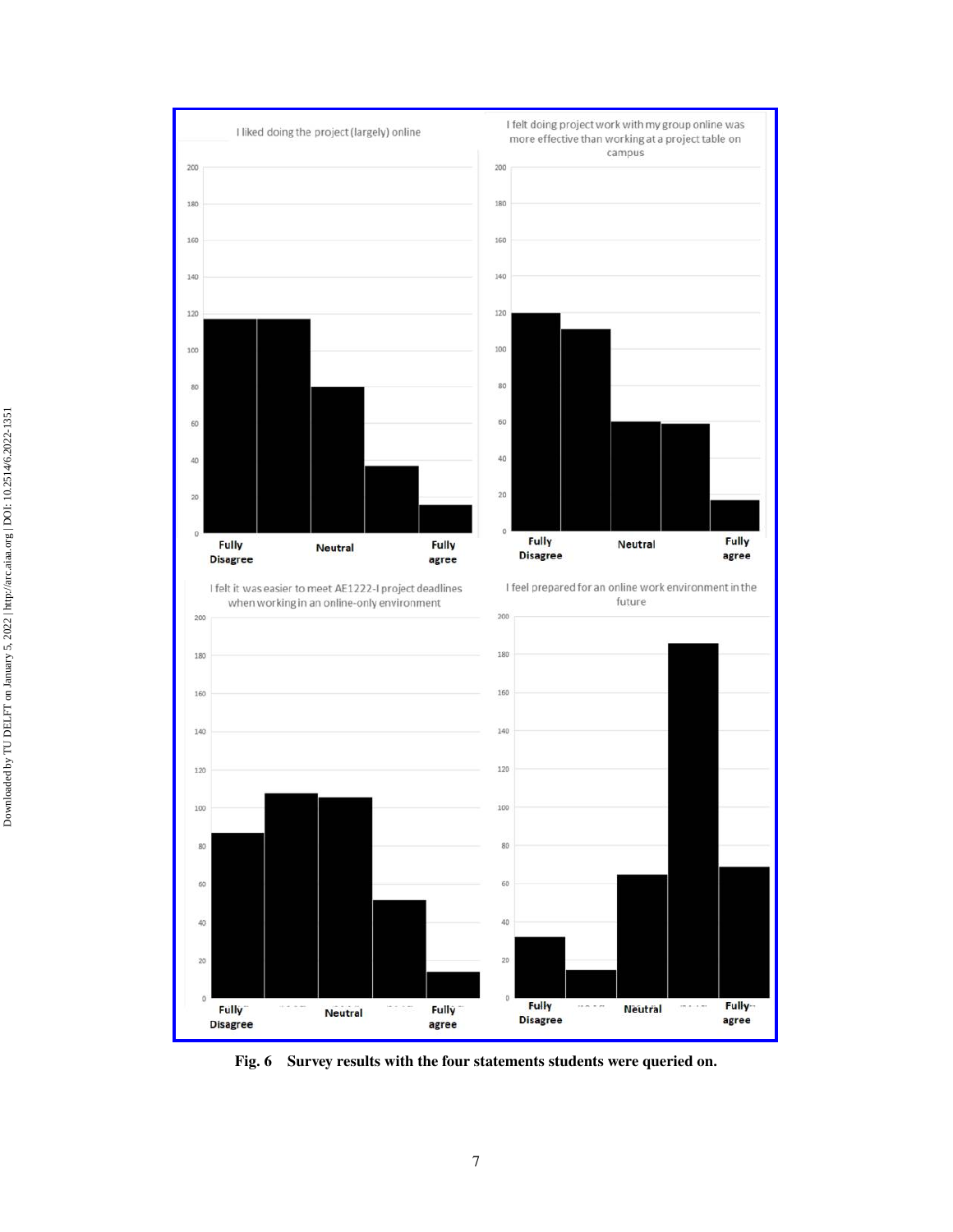|                 | 2020-2021    | 2020-2021       |
|-----------------|--------------|-----------------|
|                 | Q4 on-campus | Q4 online       |
| Students        | 390          | 390             |
| <b>Sessions</b> |              | $9 (+3 hybrid)$ |
| Late total      | 47           | 71              |
| Percentage late | 6%           | 2%              |

<span id="page-8-0"></span>**Table 3 Design and Construction student attendance data for academic year 2020-2021 period Q4 on-campus and online.**

students could walk to a Teaching Assistant and ask a question right away. In many cases the question was easy to answer and had no merit. If the student would have read the provided project information material better the question would not be asked. Now, online, this barrier to ask a question meant students spent more time actively reading the material and not right away ask a (useless) questions but in fact asked more in-depth and valuable (background) questions.

For the personal grades [7](#page-8-1) a similar increase in grades for online was found. As noted by staff and Teaching Assistants the more structured meeting that is required online makes all group-members to have their say. The division of work online meant that students were able to assess better who did what and to which quality level. This knowledge meant that the feedback and peer grading was more representative and easier to give.

<span id="page-8-1"></span>

**Fig. 7 Comparison personal and report grades for on-campus and online.**

# **V. Reflection and lessons learned on-campus and online project**

Research studies of good practice in college and university teaching point to collaborative learning as an effective method of instruction. However, the research also shows that certain boundary conditions need to be met in order to ascertain the higher-order learning objectives of student development and skills during collaborative project work. During the lockdown runs valuable insight was gathered by talking to students and Teaching Assistants. This section will elaborate on the lessons learned and provide reflection on what was found.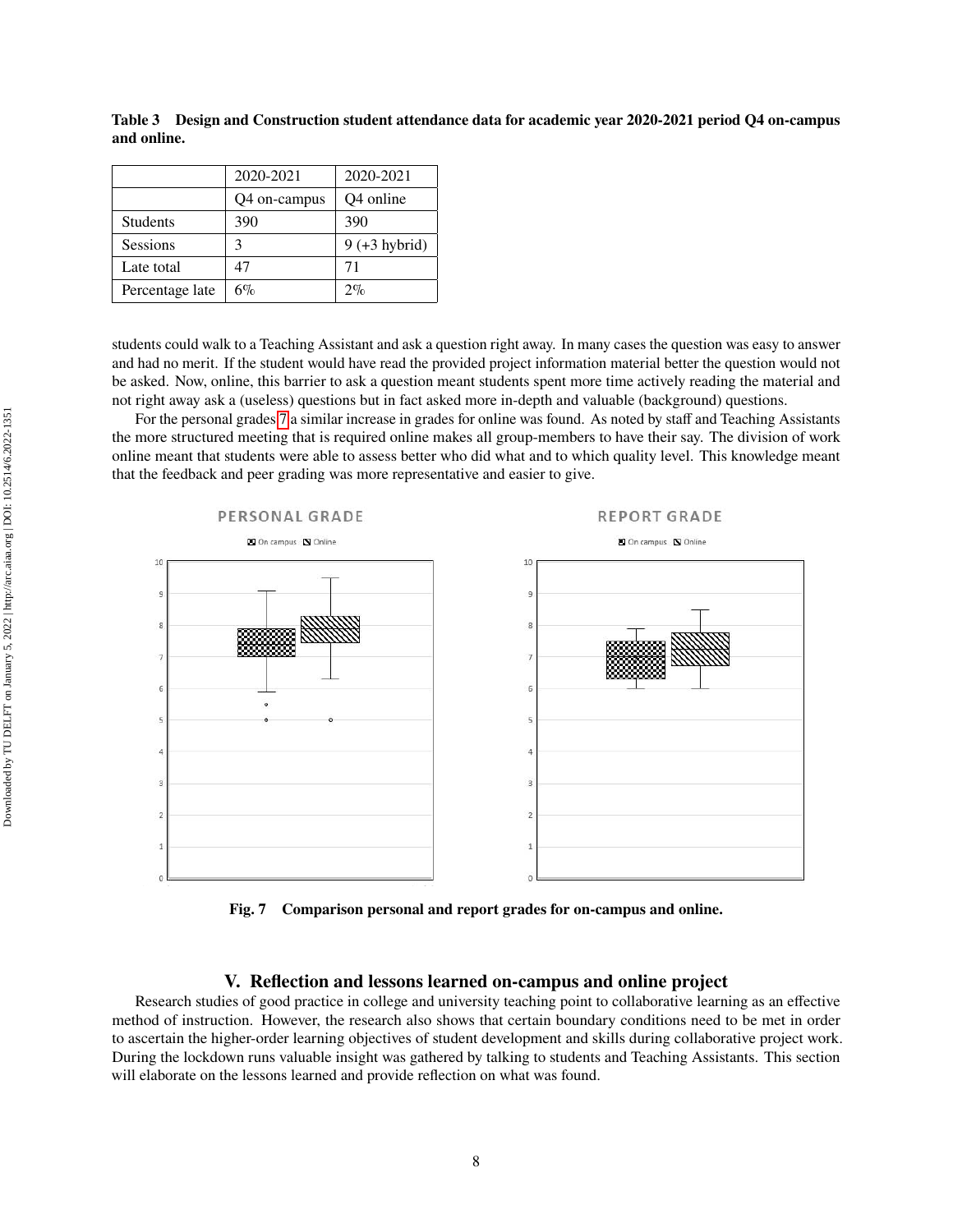#### **A. Defined Collaboration Program**

By switching from bi-weekly sessions at a project table on-campus to digitally working together in a group meant a tremendous switch for both students and staff. The feedback received by students after lockdown run #1 made it apparent that a set structure and program for collaboration was required. This was also found by research, which concluded that an online course requires more planning and structure than onsite to be effective [\[13\]](#page-12-12). For lockdown run #2 the structure was in place and contingency planning was achieved. By having a single defined collaboration program (MS Teams) with a stable internet connection the first step in a solid learning foundation where students could collaborate and get support from staff and Teaching Assistants was met. During lockdown run #2 the project ran considerable more smoothly as a result of this more organized and cohesive approach.

## **B. Increase and Structure Formal Communication**

A second lesson learned was the importance and impact of formal communication. It was observed during both lockdown runs of the project, there was an increased need for students to prepare and transmit more formal communications. Online has a higher dependency on written and effective communication. The challenges on effective communication is placed on students during online group meetings, which inevitably forced students to think more about what they needed to communicate and how best to communicate it. It also engaged students to find information themselves (ie: deadlines and deliverable requirement details), whereas before students would rely more on the information they overheard or rumours flying around the project groups which was facilitated by students being located in large project rooms with multiple groups. During periods of online collaboration, however, they were more isolated from groups other than their own. Thus, the more focused online discussion and collaboration, in effect, required the need to fill the informal information gap.

Both staff and Teaching Assistants noted that the questions from students were of higher quality as students would think more about it before asking. Whereas before, on-campus, students would walk to the Teaching Assistant or staff member to ask a question during project session. In many of these in-person questions, the student made no effort to consult with fellow students or read the information in the project syllabus/reader that was provided before asking their question. The fact that during online students had to make an effort to ask a question in the Q&A system. In many cases this meant that before taking this effort the student would have consulted fellow students, and in most cases come up with an answer themselves. The questions that were left were in many cases the difficult ones.

If the appropriate structure and course information is in place, another important condition needs to be met in order for this information to be received. Students need to be aware and know how to use the learning management system where course information is provided and how to interact with this information. Although this sounds trivial, it was found during the 1st lockdown run that this was certainly not the case, which resulted in a communication breakdown between staff and students. One example of this was the common belief by students that after reading the project reader once, there was no need to go back and consult it through the rest of the project and that any important details within it would be re-communicated at later points in the project when they became relevant. Additionally, it was a surprise to the teaching staff that many students didn't understand that they should consult the Q&A section of the learning management system and check for announcements posted within it on a regular basis. This was one of the lessons learned and a manual was created how to use the learning management system.

A positive side effect of the online environment was the increased opportunity for staff to interact with students. Because there was a common platform for communication a coffee with the main instructor was organized with random students from different groups throughout the project. This effectively gave each students an opportunity to meet and discuss with the instructor without radically interfering with project work as the student could easily excuse themselves from working online with their project group to join the online meeting with the instructor.During these half-hour informal meetings, the main teacher provided students with an opportunity to raise questions and topics for discussion, which the students greatly appreciated. Although something similar would be possible to arrange on-campus, it will entail more logistics in organizing a room. Project staff members also indicated their sense that the amount and quality of the interaction with students in an online environment was much greater than what had been experienced on-campus in previous years. Having an online meeting, as studies have shown, was very productive and efficient.

#### **C. The (un)willingness to Change**

During the two lockdown runs, an open dialog was started with the students about the drawbacks and benefits of online and on-campus project education. Both students and Teaching Assistants were hard to convince looking at the attendance data being in favor of online. As many were of the opinion that on-campus sessions were much better.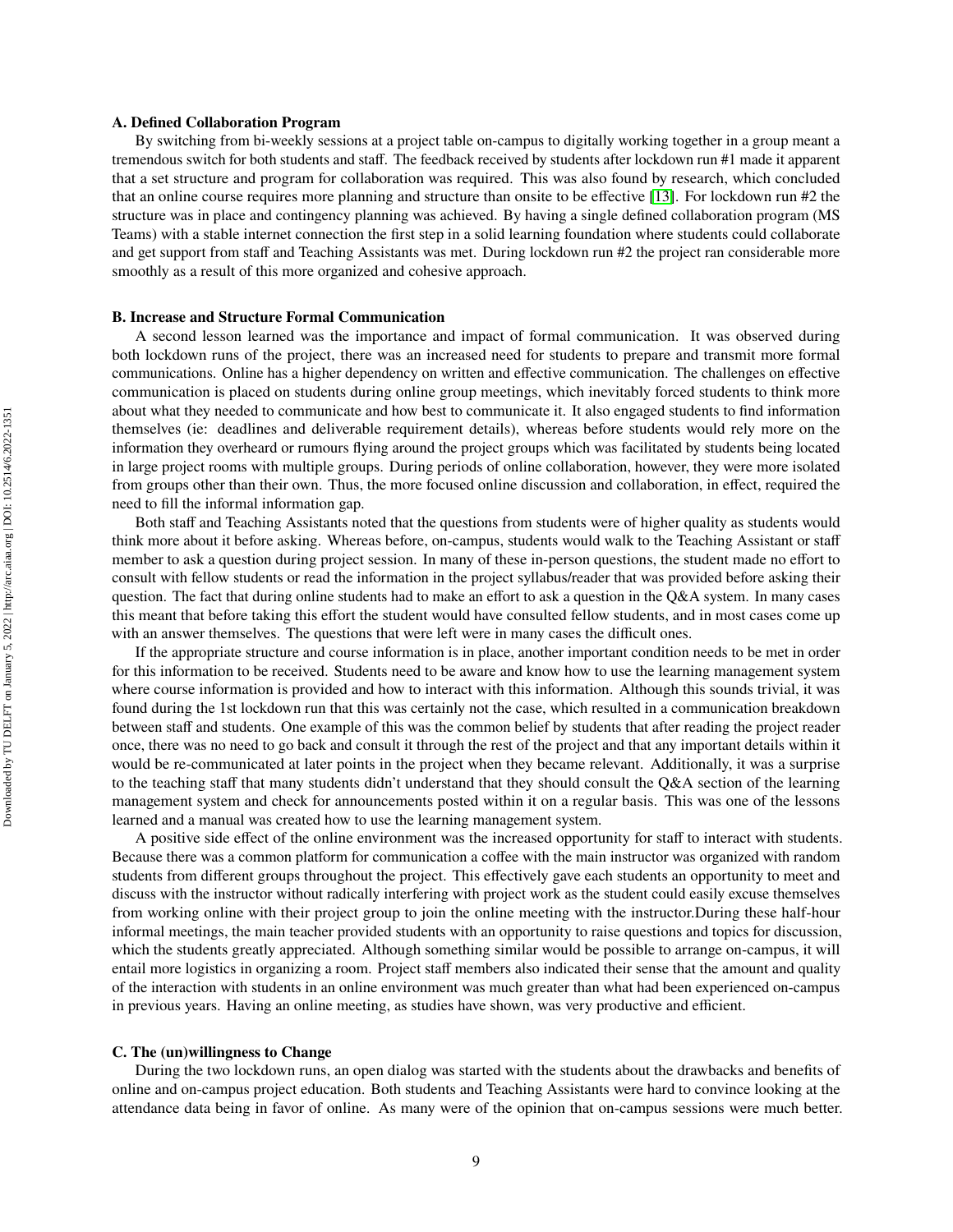When asked once more why they were of that opinion the overall argument was given that working on-campus was simpler. Asking again why it was simpler, the overall answer that was provided was that working together was more fun on-campus than sitting at home. Note that this answer reflects the previously identified lockdown fatigue where the only opportunity to go to campus was for the project. This latter statement is exemplified by feedback from the end of course survey where students were asked about effectiveness of online v.s. on-campus project sessions. Several students acknowledged verbally, and in survey feedback that project sessions on-campus were less effective because this was the only opportunity to see other students. At the end of Q4 in 2020-2021 both staff and Teaching Assistants noted that on-campus students would have fun and talk during their session. Another interesting observation was that outside project hours project tasks, that were not accomplished during on-campus session, were then completed online.

A common example of a drawback and what was missed that student brought up was the manufacturing and testing of their design for the project. Students see the building and testing as an integral part of the project and fun to do. However, it is not a necessity from a learning objective standpoint. Providing the design and data of an example wingbox to be analysed is sufficient for reaching the learning objectives. During lockdown run #1, a digital manufacturing alternative was introduced to replace the physical manufacturing of the wingbox by the students. For the first run this was accepted as an appropriate alternative. Learning and applying digital manufacturing methods was identified as an important experience that would have a lot of application in their future engineering careers, and it was overwhelmingly indicated that it should be incorporated into the project in future years. However, for lockdown run #2, the comments were not positive as it was seen as replacement for manufacturing that was again not possible, rather than an evolution in the learning activity that was still aligned with the learning objectives of the course. The acceptance level was lower compared to the previous year. As the lockdown continued, feelings of isolation increased. This lead to students focus more on what was not possible and what they perceived they were missing out on as a result of the pandemic situation. The feeling of missing out became more dominant, and campus was seen as the place to be. The end of the project survey questions [1](#page-6-0) shows this trend.

Feedback from Teaching Assistants and staff observations related to student participation was more positive for online. The on-time attendance online was 80% better than on-campus. Although these numbers are indicative, one should not underestimate the effect of COVID lockdowns during the project. By having online project students did not have to travel, which meant that seconds before the project started student logged in and started working. Whereas if the project was on-campus, the impact of sleeping in or encountering a raised bridge at a canal delaying a students journey to campus (a perhaps uniquely Dutch excuse for tardiness) can not be ignored in their impact on attendance. A recent study by the Dutch Government showed that 80% of the students liked online because there was no travel time [\[14\]](#page-12-13). The amount of the absentees for online session was 80% less than for on-campus. Again, the lockdown period plays a role here as extracurricular activities were for the most part non-existent, resulting in students having and using more of their available time to focus on studying. Another factor that was identified by staff was that there were no distractions and student would actually read the information provided for the project.

The primary focus of students, especially first-year students, is on the course assessment and the final grade. Because of this perception of grades and assessment being of the utmost importance, they often believe that instructional activities are chosen to align directly with the assessment and student success in this assessment. Thus, in students view, having an on-campus session whereby it's easy to talk and work together allows them to achieve a high grade. This is equivalent to taking the *learning objective* element out of the constructive alignment model used by teachers to design their courses. The higher learning objectives and skills being taught in a course are often not considered by students. However, does this mean they learn and reach the learning objectives set for the course? A high grade of the assessment means that a student fulfilled the learning objectives for the course. However, that does not mean the instructional activity is appropriate to reach the learning objectives and as a consequence, a higher assessment can be achieved.

Research has shown that student participation in group work is an important learning outcome for higher education courses [\[10\]](#page-12-9). Therefore, the instructor, not a student, must be conscious of how best to facilitate efficient collaborative learning in which ever format. In a recent study by the Dutch government in which students and universities were interviewed show that group work is favoured to be on-campus as opposed to lectures which were deemed to be more effective online. However, as indicated in this study, there were exceptions to the rule. From comparative studies between online and on-campus, courses have found students are likely to blame the technology instead of group organization and cooperation for failing project work. The feeling that online is 'harder' compared to on-campus relates to the amount of training and the task that is to be accomplished. As noted by feedback from students, some tasks during the project are suitable to be online whereas other tasks may be less effective.

In this case due to the pandemic, the project was forced to be given online. A change that was not seen as a viable option before, was now mandated by government due to public health reasons. In general terms the grade average did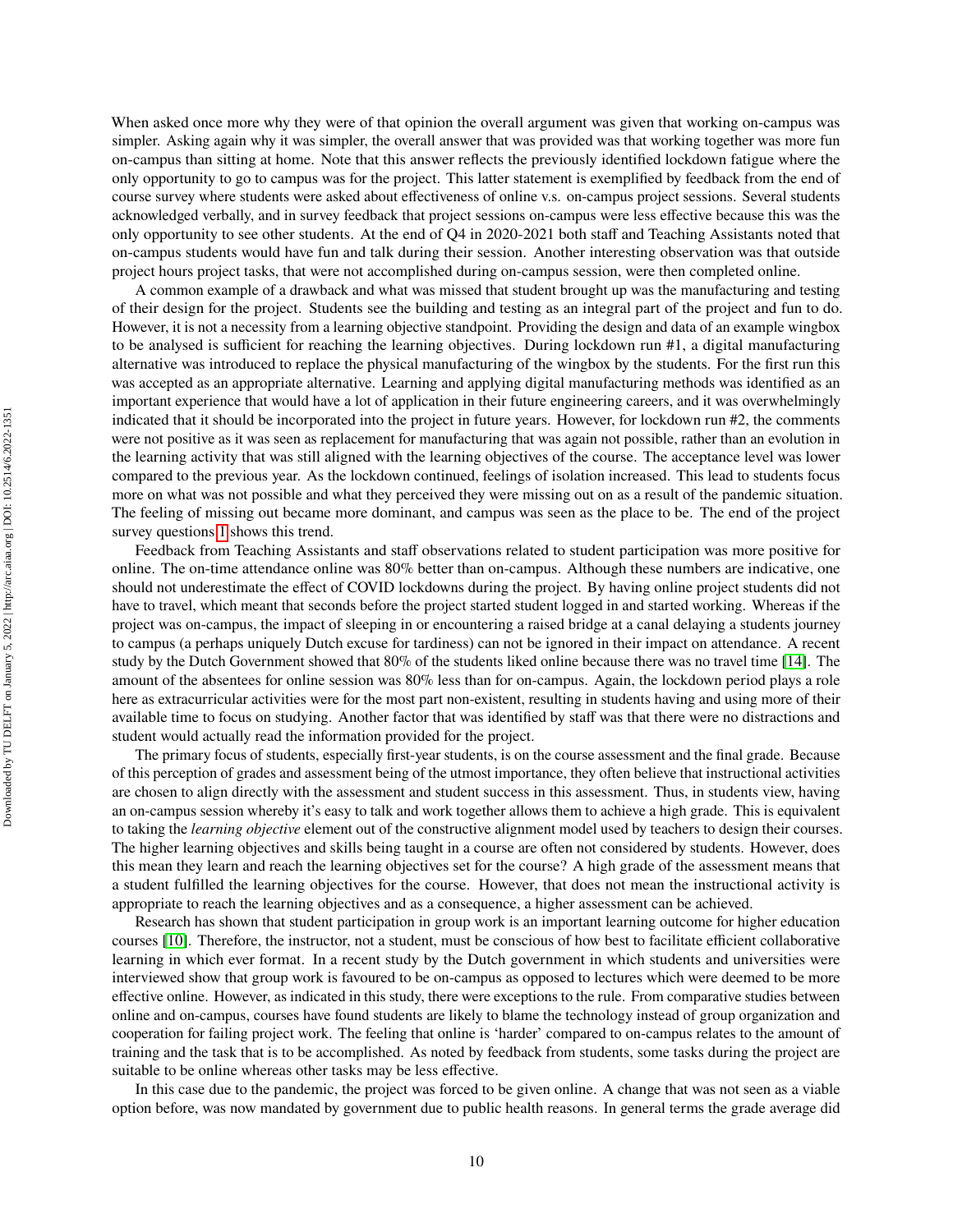not drop, in fact there was a slight increase in the final report and personal grade for online compared to on-campus. Despite this and as mentioned before the perception of students that on-campus is better results in the third identified important factor; change.

The (un)willingness on reflecting on both the positive and negative of online and on-campus project has to offer is tainted by negative lockdown experiences. Students, after a prolonged period of online learning, long for on-campus education, despite even identifying themselves that online skills may be more important in the future. As one student mentioned in feedback; Working online is becoming an essential skill in engineering. Furthermore, having a course online does not mean there is no reason to come together to campus. As mentioned before in the communication section, communication between students and staff is vital to be present. Students feel that online provides less of an opportunity to talk to staff compared to be on-campus. In practice, staff could interact with students more online than before.

# **VI. Conclusion**

Lockdowns and forced (emergency) online education took its toll on both students and staff. In general, lockdown education is considered to be a dark stressful time which many would like to forget. As a result students demand physical education is preferred and in some cases mandated by the government. However, there are opportunities to discover on how learning objectives were achieved and reflect on what benefits online project education yield.

Although project education is considered to be more effective on-campus, staff perception and data does not support this for the Design and Construction course. As research has shown that both online and campus courses can achieve similar outcomes and thus the method of teaching does not matter. After two years, running the Design and Construction project online the following key factors were found to be vital to make online group work a success:

#### **A. Collaboration**

It is essential that one online collaboration tool is chosen for running an online project. Some training and additional tips and trick on how to work together online is important to overcome the online. Of course, a stable Internet connection and online etiquette by students will ensure a smooth online collaborative environment.

#### **B. Communication**

Similar to collaboration it is essential that one communication tool is chosen. For universities and colleges, this is in most cases the learning management system. Because of the absence of informal lines of communication (during a lockdown) the formal lines of communication must address and provide essential information to students. Of note, student should be trained by clear supporting material to use the learning management system and regularly read the updates provided.

#### **C. Change**

The negative lockdown experiences by students and the continuation of online courses lead to a pessimistic perception. The fear of missing out and what was possible before shielded students openness to a new way of learning and applying knowledge.

The first two factors related to a solid course structure and online learning communication and collaboration platform. These two factors will ensure a similar online experience as on-campus. Given enough preparation time both can be achieved by the course instructor. The third identified factor, change is a student factor with a long term time-frame. The chance factor is more difficult to address as students will, at least in the first years, resist online as other students would have done the course on-campus. Changing the course name and setup would help in the student acceptance level.

The question that would be more pertinent to ask; which skill is required to be taught to students for working together to be ready for the future. Currently, there are indications that online or hybrid working will be more common and employers are accepting a different work-life balance. A such, it is very conceivable the next generation of engineers is required to be proficient in being able to work together both in person as online. As such universities should work on Change to provide the best education possible to future engineers. A mix of in person and online for both courses and project education should be part of future curriculum.